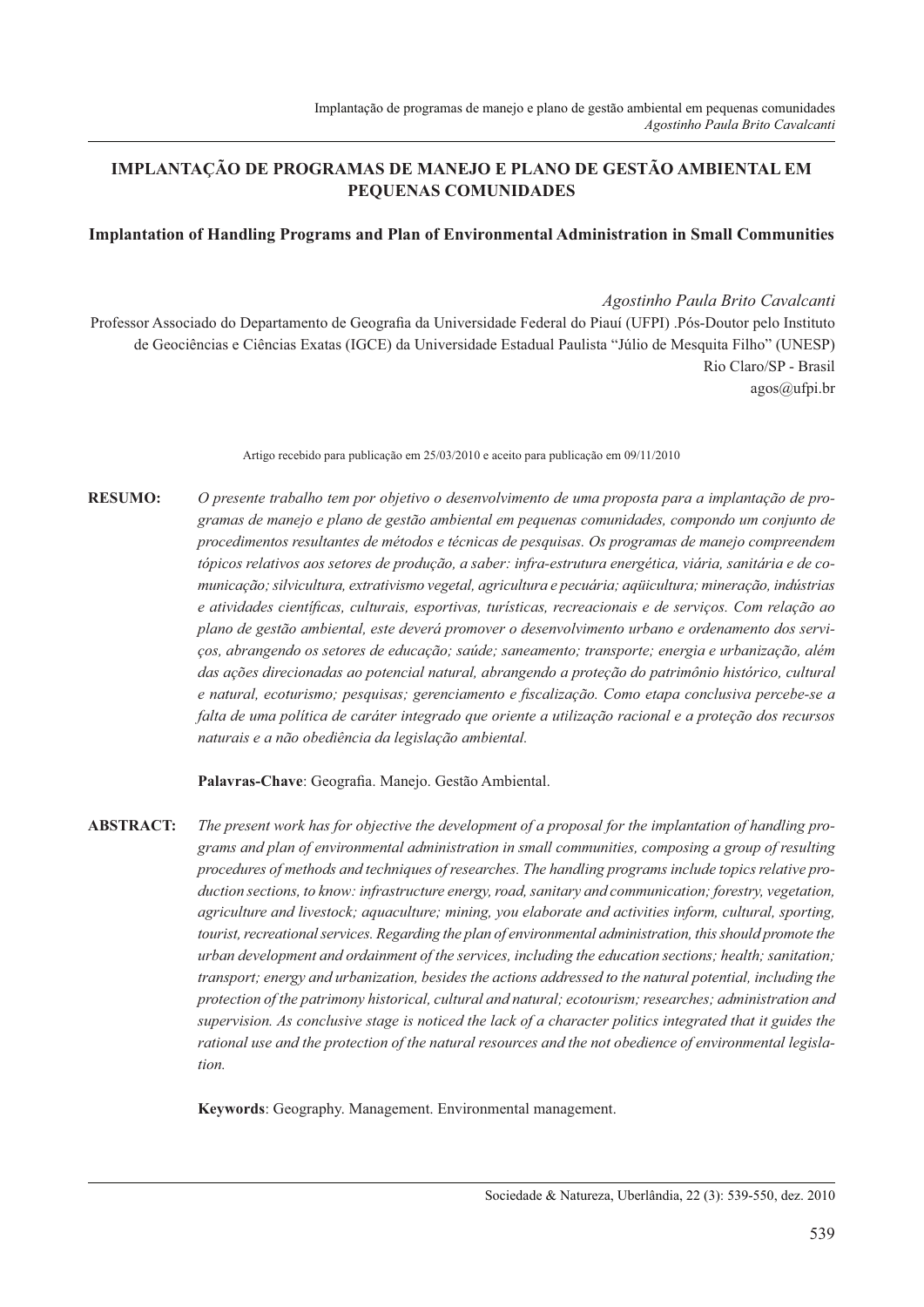#### **INTRODUÇÃO**

O desenvolvimento sob a perspectiva de suas limitações e diversidades sócio-ambientais deve levar em consideração o potencial existente para diferentes empreendimentos econômicos e atividades extrativistas; necessidade de infra-estrutura básica; controle do uso e ocupação do solo e a proteção do patrimônio histórico e cultural, elementos essenciais na estruturação sócio-econômica local.

O processo de planejamento físico-territorial e ambiental e os programas de desenvolvimento terão de considerar as atividades produtivas, com a criação de novas áreas de ocupação e de serviços diversos e na multiplicação dos usuários e investidores. Neste sentido, os programas de manejo e o plano de gestão têm como objetivo a organização do espaço, incentivando a recuperação econômica e ecológica das iniciativas já existentes e o planejamento de novos investimentos de ocupação, procurando harmonizar políticas de meio ambiente e o desenvolvimento com a problemática ambiental diagnosticada.

Este trabalho propõe a implantação de programas de manejo e plano de gestão ambiental em pequenas comunidades, compondo um conjunto de procedimentos resultante de pesquisas para a identificação de opções para a solução dos problemas que conduzem à degradação dos recursos naturais e dos sistemas produtivos.

Através dos programas de manejo é possível compatibilizar a ação com a dinâmica natural de forma assegurar a implantação e o aperfeiçoamento das medidas necessárias para a execução das metas estabelecidas, devendo ser aplicadas gradualmente através de projetos integrados com a participação da comunidade, com as instituições governamentais e não governamentais e de consultorias técnico-científicas.

A gestão ambiental visa solucionar problemas ligados a infra-estrutura urbana e de serviços e ao potencial natural com a implantação de planos de apoio ao desenvolvimento comunitário.

#### PROPOSTA PARA IMPLANTAÇÃO DE PRO-**GRAMAS DE MANEJO**

De início faz-se necessário a realização de um trabalho de base junto às comunidades locais, demonstrando os resultados da presente pesquisa, indicando as principais potencialidades e limitações detectadas e exposição das alternativas encontradas. Silva *apud* Cavalcanti (1997) acredita que parte das comunidades restringe-se de tomar iniciativas de autogestão no que concerne às suas atividades produtivas, no planejamento adequado da utilização de recursos naturais e nas medidas de preservação ambiental.

A aceitação, sugestões e participação da comunidade serão fundamentais para a realização dos programas de manejo sendo contemplados tópicos relativos aos setores de produção.

A execução de qualquer infra-estrutura energética, viária, sanitária, de comunicação e outras, deverão ocorrer mediante as seguintes medidas de manejo: os cortes e aterros deverão ser executados considerando-se critérios e estruturas que garantam a estabilização do relevo; os sistemas de drenagem deverão ser dimensionados mediante a adoção de critérios hidrológicos compatíveis com as condições pluviométricas locais, garantindo a estabilidade à erosão hídrica; a recomposição da vegetação natural nas áreas desmatadas, mediante a utilização de espécies vegetais nativas adequadas; as áreas de importância histórica, artística e paisagística, devendo ser realizados estudos especiais para garantir sua proteção.

As atividades de silvicultura e extrativismo vegetal poderão ser desenvolvidas de acordo com as medidas de manejo a seguir: a remoção da cobertura vegetal com corte seletivo deverá ser efetuada de forma que não provoquem impactos por resíduos de qualquer natureza; o rendimento sustentado de espécies nativas, desde que só se faça a extração de espécimes que tenham atingido a maturidade; Extração de outras espécies vegetais para fins de alimentação, ornamental, artesanal e medicinal, desde que não se dê nas áreas de ocorrência de associações vegetais relevantes e que não inclua espécies raras ou ameacadas de extincão.

As atividades de agricultura e pecuária poderão ser realizadas mediante a observância das seguintes medidas de manejo: Desmatamento e movimentos de terra só serão permitidos nas áreas previstas nos projetos de implantação e ampliação; Áreas abandonadas deverão ter a flora recomposta, mediante emprego diversificado de espécies nativas adequadas, perten-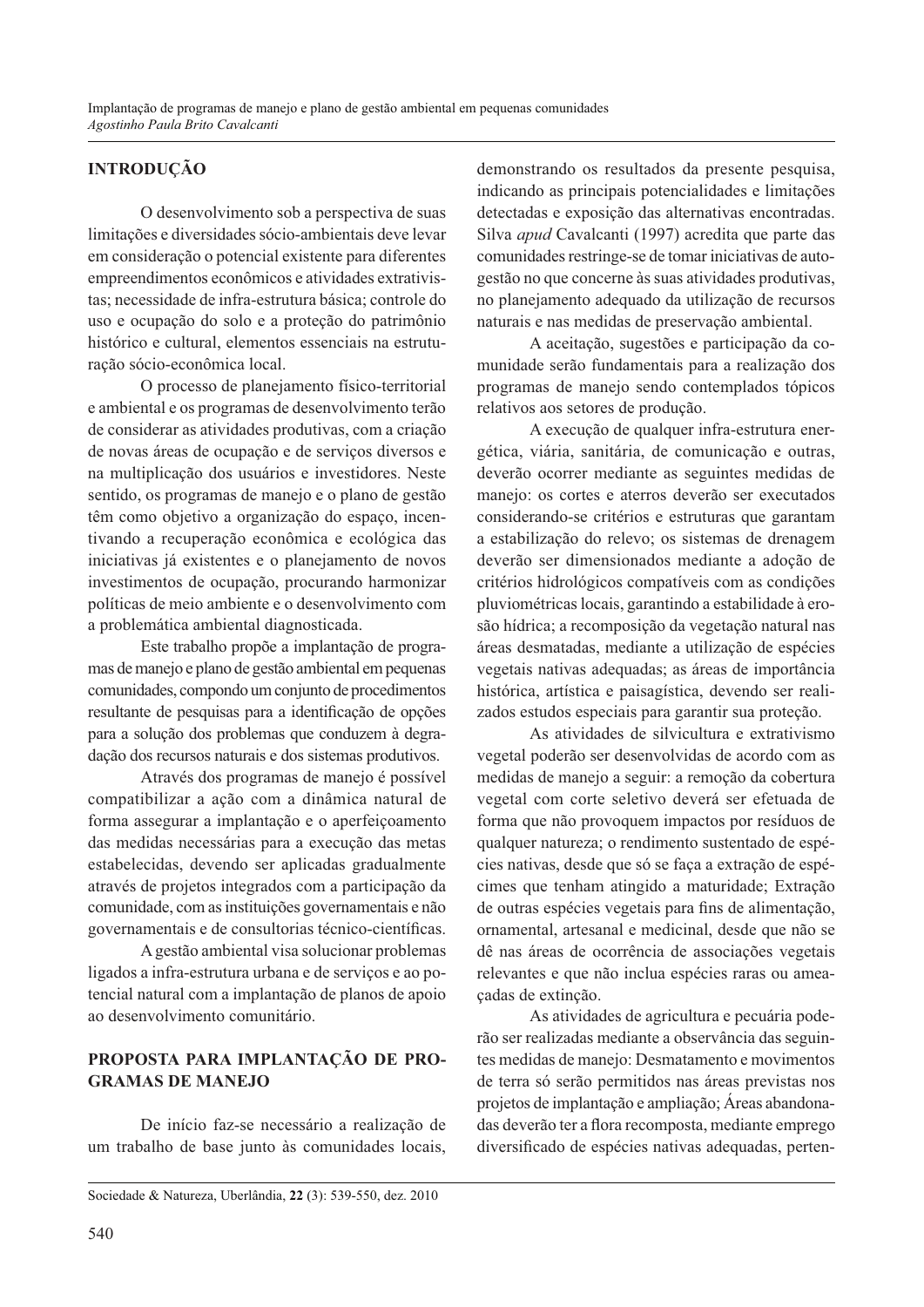centes à mata original: Cultivo e criação de espécies nativas só serão permitidos quando se dominar seu ciclo biológico completo; Cultivo e criação de espécies exóticas deverão contar com sistemas de segurança, a fim de impedir sua fuga para o meio ambiente.

As atividades de aquicultura poderão ser desenvolvidas levando-se em consideração as seguintes medidas de manejo: Obras civis, cortes e aterros, viveiros, barragens e outras instalações deverão ser executadas mediante a adoção de critérios e estruturas que garantam sua estabilidade; Implantação dos projetos em áreas de salinas ou desmatadas, evitando-se as áreas de ocorrência de associações vegetais relevantes e em áreas de importância para a reprodução e sobrevivência de espécies animais raras, endêmicas e/ou ameaçadas de extinção; Criação de espécies nativas só será permitida quando se dominar seu ciclo biológico completo (espécies retiradas do meio natural não poderão ser utilizadas como insumo para a atividade produtiva); Criação de espécies exóticas deverá contar com sistemas de segurança nos canais de escoamento ou outros locais, a fim de impedir sua fuga para o meio ambiente.

A atividade de mineração poderá ser desenvolvida de acordo com as seguintes medidas de manejo: Adoção de medidas de tratamento de efluentes, com seu lançamento em qualidade compatível com a bacia receptora; Execução de dispositivos hidráulicos, que asseguram a estabilidade à erosão dos pontos de lancamento e corpos receptores; Disposição de rejeitos em local adequado, sem implicar na contaminação dos solos, cursos e reservatórios de água; Recomposição de quaisquer áreas desmatadas, mediante emprego diversificado de espécies nativas adequadas, pertencentes à mata original.

As atividades industriais poderão ser adequadas mediante a observância das seguintes medidas de manejo: Instalações industriais que não comprometam a estabilidade do relevo: Instalações industriais com dispositivos adequados de tratamento de efluentes, permitindo lançamento com qualidade compatível com a bacia receptora; Drenagem das águas pluviais das instalações e vias de acesso efetuado por meio de estruturas hidráulicas adequadas; Utilização de equipamentos adequados para filtragem de emissões, não afetando as comunidades locais, fauna e flora.

As instalações e equipamentos necessários ao desenvolvimento de atividades científicas, culturais, esportivas, turísticas, recreacionais e de serviços, deverão ser implantadas segundo as seguintes medidas de manejo: Compatibilização das edificações e/ou equipamentos com as características naturais das unidades ambientais; Edificações e demais obras civis não interfiram na estabilização do relevo, com instalações adequadas para tratamento e lançamento de esgotos sanitários; Lançamento de efluentes e águas pluviais com estruturas hidráulicas convenientes, garantindo a estabilidade à erosão hídrica nos pontos de lançamento e nos corpos receptores; Obras civis realizadas com a máxima proteção da vegetação natural, com recomposição em áreas desmatadas por espécies vegetais nativas; Sistema de recolhimento e disposição de resíduos sólidos, não podendo provocar poluição edáfica e hídrica.

Para que essas medidas sejam efetivadas, torna-se necessária a alteração do quadro sóciopolítico através da revisão de conceitos referentes à posse da terra, apropriação e uso dos recursos naturais, referencial de qualidade de vida e cidadania.

De acordo com Lopes (1990) o planejamento é um sistema, cujos limites guardam relação com a amplitude de sua meta, consistindo em um ambiente vida/natureza, no qual se relacionam o homem e os locais e eventos naturais; o ambiente social/humano, no qual se estabelecem as principais interdependências grupais, em todos os níveis e o ambiente objeto/ tecnologia, no qual estão concentrados os objetos, os resultados materiais e intelectuais da mente humana.

Além dos programas de manejo da produção devem ser agrupadas as atividades que visem o ordenamento das intervenções, estando reunidos nos seguintes programas de manejo de apoio, definidos através de suas metas, ações e recursos básicos:

a) Pesquisas

- Metas: Agrupamento do conhecimento sobre os recursos naturais e características de seus visitantes, de forma a apoiar com dados, métodos e conceitos científicos de manejo.
- · Ações: Estabelecimento de convênios com instituições para realização de programas cooperativos de estudos e pesquisas;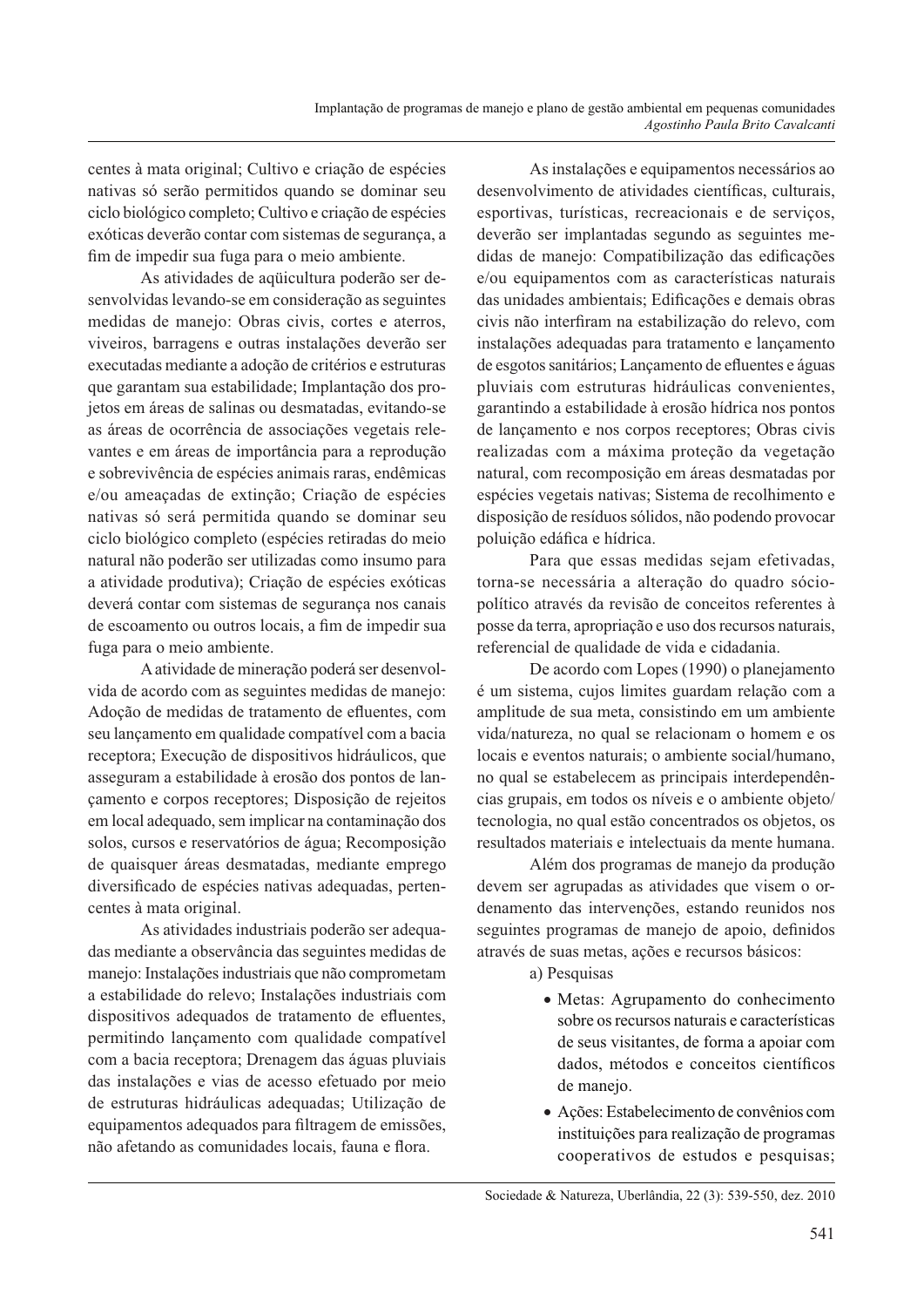Realização de estudos para subsídio aos projetos de recuperação vegetal e proteção ambiental; Aprofundamento de levantamentos florísticos, faunísticos e fitossociológicos; realização de pesquisas do perfil do usuário para ajuste da capacidade de suporte das áreas de visitação e trilhas; Acervo bibliográfico com material de pesquisas.

- Recursos básicos: Estabelecimento de parcerias com organizações públicas e privadas.
- b) Manejo dos Recursos Naturais
	- · Metas: recuperação de áreas degradadas e restauração do ambiente natural.
	- Ações: controle no aparecimento de espécies invasoras e eliminação de espécies exóticas, definidas em estudos e pesquisas; possibilidade de recuperação da vegetação e implantação de projetos de recuperação das áreas degradadas; implantação de projetos de contenção em áreas instáveis.
	- · Recursos básicos: aprofundamento dos levantamentos florísticos e geológicos.
- c) Monitoramento
	- · Metas: acompanhamento da evolução e desenvolvimento dos recursos naturais.
	- · Ações: monitoramento das condições físicas e biológicas da evolução dos processos de recuperação natural e induzido; monitoramento da evolução da fauna, condições climáticas, recursos hídricos e qualidade ambiental.
	- · Recursos básicos: Estabelecimento de convênios com organizações públicas, privadas e não governamentais para as atividades de monitoramento.
- d) Recreação e Lazer
	- · Metas: desenvolvimento de atividades recreativas e de lazer, de acordo com as aptidões e potencialidades das áreas definidas no zoneamento
	- Ações: adoção de medidas necessárias
- · Recursos básicos: estabelecimento de convênios com organizações públicas, privadas e não governamentais para as atividades de recreação e lazer.
- e) Educação Ambiental
	- · Metas: percepção e compreensão sobre os recursos naturais, sócio-culturais, e econômicos, como fatores físicos e mentais imprescindíveis à qualidade de vida, aprimoramento humano da cidadania e da solidariedade; estímulo à utilização da área e seus recursos pelas escolas, organizações civis e instituições públicas e privadas; desenvolvimento de estudos técnicos, científicos, métodos e práticas de proteção e educação ambiental.
	- · Ações: promoção de atividades educativas e culturais para as comunidades, visando o desenvolvimento e aprimoramento do conhecimento e a interação com os recursos naturais; promoção de cursos de treinamento direcionados a comunidade local, com qualificação de agentes de proteção ambiental e grupos de defesa do meio ambiente; organização e apoio a eventos ecológicos e culturais destinados à comunidade; divulgação das potencialidades e limitações naturais para o desenvolvimento de estudos, métodos e práticas ambientais.
	- · Recursos básicos: alocação de recursos para implantação do programa através de convênios com organizações públicas e privadas.
- f) Administração e Manutenção
	- · Metas: definição e implantação do Plano de Gestão, em consonância com os objetivos, zoneamento e normas; manutenção da integridade dos recursos naturais e infra-estruturas.

para seguranca (sinalização, obras de contenção de deslizamentos de barreiras e passarelas); elaboração e implantação dos projetos das obras necessárias ao desenvolvimento do programa.

Sociedade & Natureza, Uberlândia, 22 (3): 539-550, dez. 2010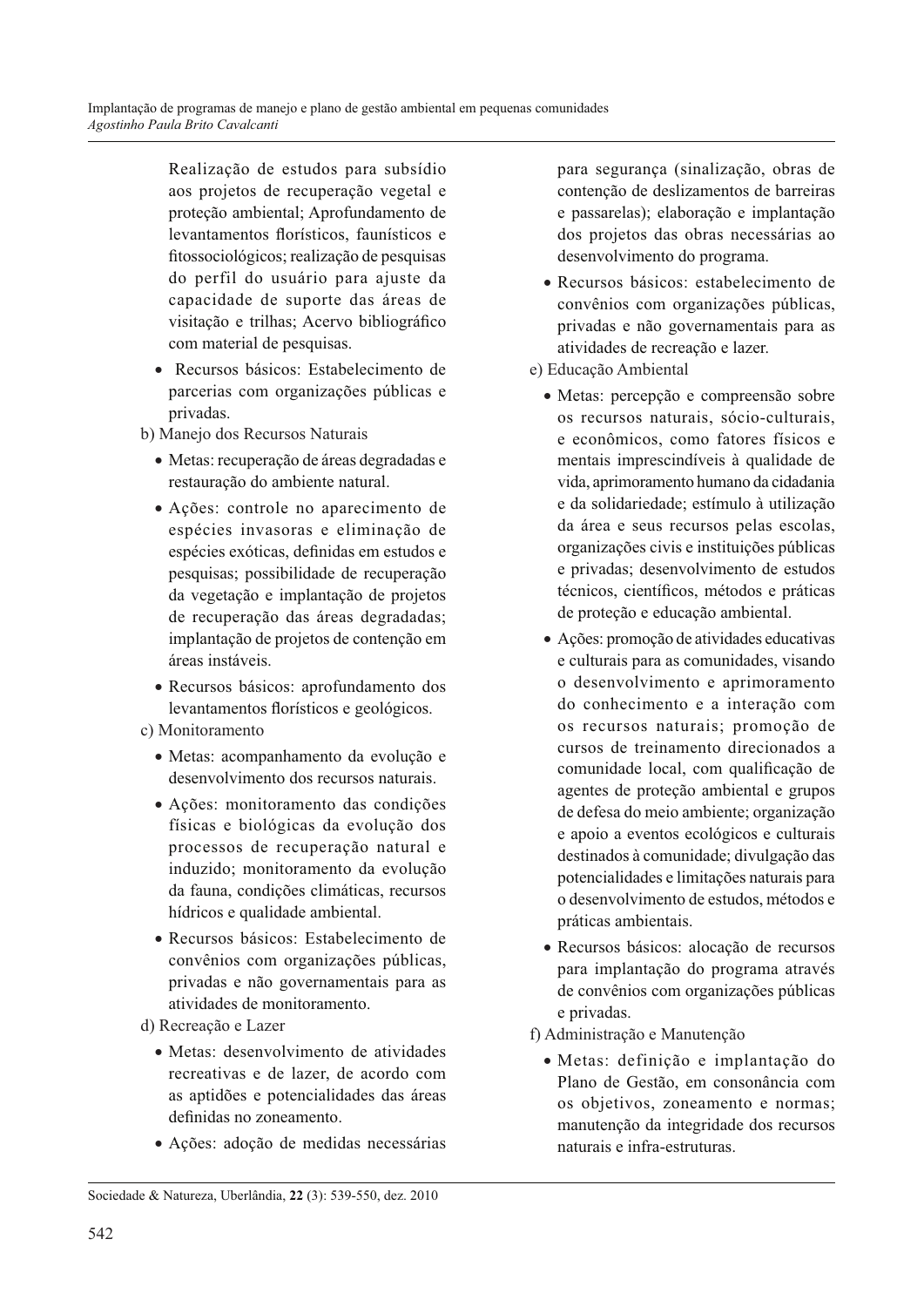- · Ações: estabelecimento das formas e níveis de participação institucional e comunitária no planejamento e gestão das atividades: dotação de recursos humanos e materiais necessários para implantação do Plano de Gestão; implantação de uma política de alocação e captação de recursos; atualização dos programas de manejo.
- Recursos básicos: Alocação de recursos através de convênios com organizações públicas e privadas.

Nessa concepção, os elementos constituintes do presente programa de manejo, levaram em consideração as limitações ambientais e sua adequação às necessidades das comunidades, resultando na valorização dos recursos naturais e sócio-econômicos.

## PROPOSTAS PARA IMPLANTAÇÃO DO PLA-NO DE GESTÃO AMBIENTAL

A gestão ambiental ocupa totalmente posição de destaque dentre as prioridades debatidas no âmbito das ciências ambientais, observando-se mudanças significativas no comportamento da sociedade.

Nos últimos anos o aproveitamento da legislacão ambiental vem acarretando um maior controle sobre as atividades dos setores produtivos e de consumo, visando atender às exigências da proteção ambiental. Macedo (1994) propõe quatro ferramentas metodológicas básicas para a Gestão Ambiental Territorial, quais sejam, o Ordenamento territorial, o Plano para otimização do desempenho ambiental, o Sistema de gestão territorial e o Sistema da qualidade ambiental.

Para ser efetivo, qualquer plano de gestão deve ser preventivo ao invés de corretivo, visar o futuro, contabilizar as experiências do passado, para efetivamente proteger os recursos remanescentes e restaurar ou reabilitar as unidades ambientais. Deve identificar necessidades e problemas com base na análise dos recursos naturais, suas tendências, potencialidades de ação dos impactos e valores sócio-culturais.

Almeida et al (1993) salienta que o plano de gestão em nada resolverá as questões ambientais se o espaço não for entendido como uma instância social

e não como mero apoio das atividades humanas, onde o espaço físico é o reflexo não apenas dos processos naturais, como também das contradições da sociedade, na medida em que são os interesses sócio-econômicos os determinantes das formas de apropriação e exploração do espaço.

Para Kumpera (1979) os métodos tradicionais de planejamento eram baseados na elaboração de um plano diretor "estático". Atualmente, é compreendido como um processo essencialmente dinâmico, ocorrendo mudanças em uma ou mais de suas características ao longo do tempo.

É de fundamental importância uma coordenação entre as agências governamentais (federais, estaduais e municipais) e não-governamentais, evitando que parceiros implantem ações contraditórias, comprometendo o patrimônio natural, econômico e social.

# PLANO DE GESTÃO AMBIENTAL: INFRA-**ESTRUTURA URBANA E DE SERVIÇOS**

O plano de gestão ambiental deverá promover o desenvolvimento urbano e o ordenamento dos serviços, abrangendo os setores de Educação, Saúde, Saneamento, Transportes, Energia e Urbanização, além de ações direcionadas ao potencial natural, abrangendo a proteção do patrimônio histórico, cultural e natural, Ecoturismo, Pesquisas e Gerenciamento e Fiscalização:

Na educação deverá prevalecer a redução dos índices de analfabetismo infantil e adulto local, a introdução de conceitos de educação ambiental formal e informal, e a construção de escolas comunitárias, geridas pela população, com apoio das instituições governamentais ou não-governamentais, tendo como metas a alfabetização de todas as criancas na faixa etária de 7 a 14 anos e de alfabetizar a população adulta; implantação de uma rede escolar municipal, abrangendo os ensinos fundamental e médio; criação de serviço de assistência aos alunos (orientação e aperfeiçoamento pedagógico); elaboração de programas de cursos de capacitação profissional, elaboração de plano para integração da rede formal e informal de educação; reforma e ampliação de escolas, construção ou adaptação de novas escolas.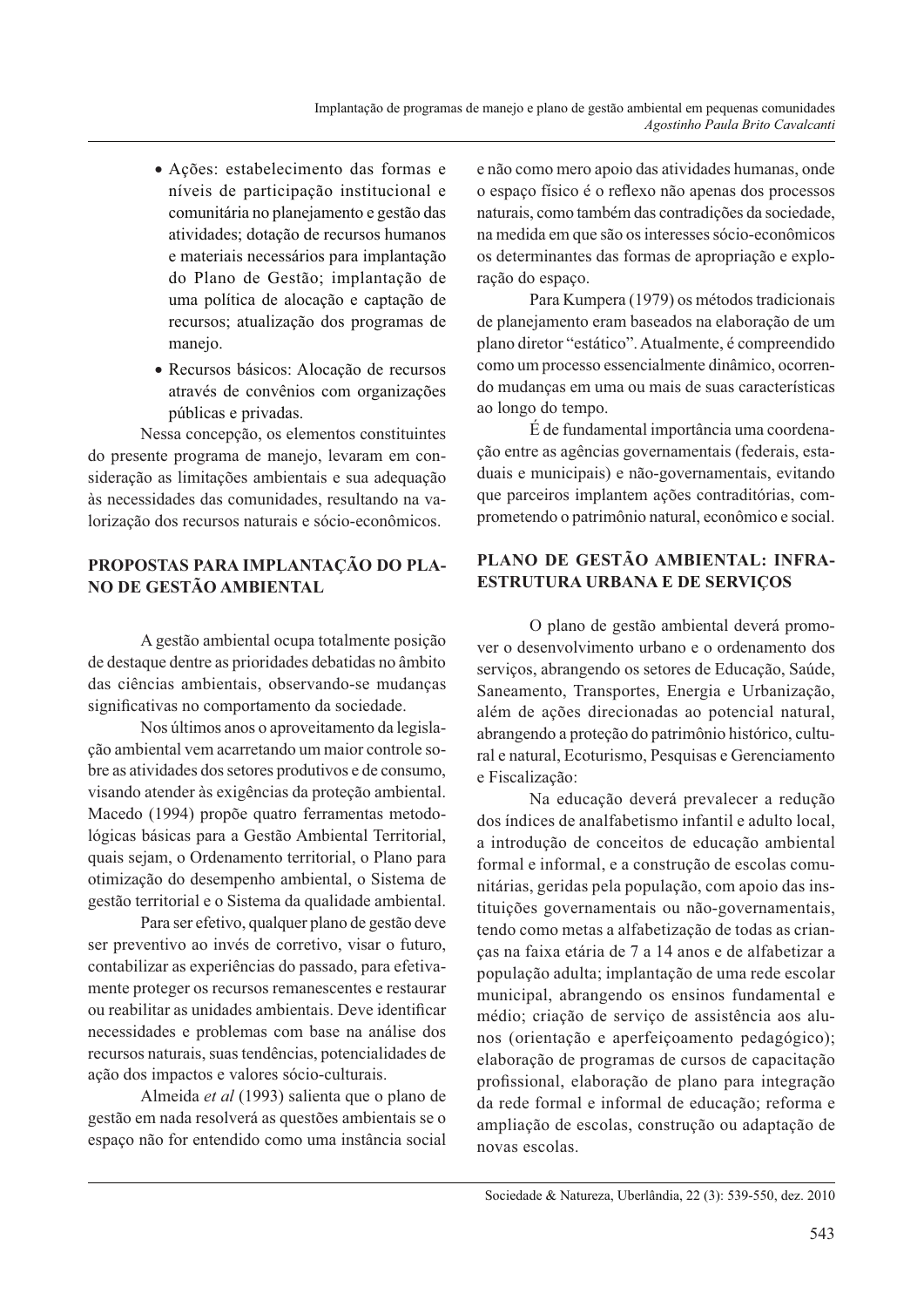Como estratégias para atingir estas metas, seria operacionalizar as escolas públicas estaduais e municipais existentes, equipando-as convenientemente e dotando-as de recursos humanos necessários ao ensino básico na alfabetização de crianças e adultos, a partir da capacitação e/ou reciclagem dos professores.

Na saúde a construção de postos de saúde favorecendo o atendimento emergencial e contribuindo para a redução de doenças endêmicas através da dinâmica dos agentes de saúde e campanhas públicas, torna-se fundamental para o pleno desenvolvimento.

Como metas prioritárias para a melhoria da assistência médico-hospitalar, deverão ser ampliadas à capacidade de atendimento nos postos de saúde e a criação de serviços ambulatoriais nas localidades; ampliação do atendimento à gestante, pré-natal e imunizações; instalação de atividades de enfermagem de saúde pública com programas de visitas domiciliares; criação de postos rurais de atendimento médicoodontológico. Atualmente as práticas homeopáticas estão plenamente aceitas no tratamento de saúde, recorrendo-se as plantas medicinais e aos métodos naturais para cura de doenças.

Baseando-se na realidade e valores sócioculturais das comunidades, é necessária a inserção do tratamento de saúde efetuado através das plantas medicinais, como recursos mais acessíveis, dado o baixo nível de renda local. Sabe-se que este tratamento é feito de forma simples e barata, visto que a maioria da população não dispõe de recursos financeiros para uma assistência de saúde adequada.

Tendo como metas o atendimento da população residente e flutuante; formação de agentes de saúde; programas de assistência à infância e o acompanhamento de campanhas endêmicas implantadas pelo Estado e Municípios, a estratégia de operacionalização será através de projetos que envolva, além das edificações e equipamentos necessários, o treinamento de recursos humanos, que contribuirão para um atendimento mais direto às necessidades das comunidades costeiras.

Através de programas integrados com os setores de Educação e Saúde, visando o pleno aproveitamento dos recursos disponíveis, deveriam ser criados órgãos municipais de promoção social, compreendendo atendimento social direto à família, ao menor abandonado, mendigos, deficientes físicos, prostitutas, alcoólatras, etc.; capacitação profissional e educação informal de base (educação de adultos, formação de líderes e treinamento de pessoal voluntário): cultura (programação de cultura popular, teatro e cinema amador, clubes de leitura, conjuntos musicais, corais, folclores); esportes e recreação (atividades esportivas comunitárias, recreação para diferentes faixas etárias); habitação de interesse social (programa de atendimento às classes de baixa renda e marginalizados) e integração à vida em comunidade.

Com relação ao abastecimento e saneamento (água, esgoto e coleta de resíduos sólidos) deverão ser implantadas ações que têm por objetivo o atendimento às necessidades básicas da população residente, operacionalizando um sistema de distribuição e despoluição da água e implantação de um sistema de esgotamento sanitário, capazes de atender às necessidades da população residente e suporte à população flutuante, manutenção da limpeza nas localidades e através da Educação Ambiental alcançar uma sistemática de separação dos diferentes tipos de lixo e/ou seu devido aproveitamento.

As metas para atingir estes objetivos deverão estar direcionadas a implantação de sistemas de canalização de água entre os poços existentes e captação nos reservatórios de água; realização de ligações domiciliares visando o abastecimento de água; monitoramento da qualidade dos recursos hídricos existentes e manutenção permanente dos equipamentos; dotação dos núcleos urbanos de sistemas de esgotamento sanitário, atendendo as necessidades locais e a implantação de sistema de coleta diária de resíduos sólidos dos domicílios, logradouros públicos e praias.

Como estratégia para a operacionalização destas metas seria adotado um sistema de abastecimento de água a partir da exploração dos poços já implantados, promovendo sua manutenção, recolhimento de taxas e monitoramento periódico dos recursos hídricos existentes. O sistema de esgotamento sanitário poderá ser convencional ou alternativo, desde que atenda a todas as localidades, sem comprometer os sistemas de abastecimento existentes e o lençol freático. O sistema de coleta de lixo deverá existir a partir de uma definição dos locais destinados a disposição desse material, devendo os órgãos ambientais, em articulação com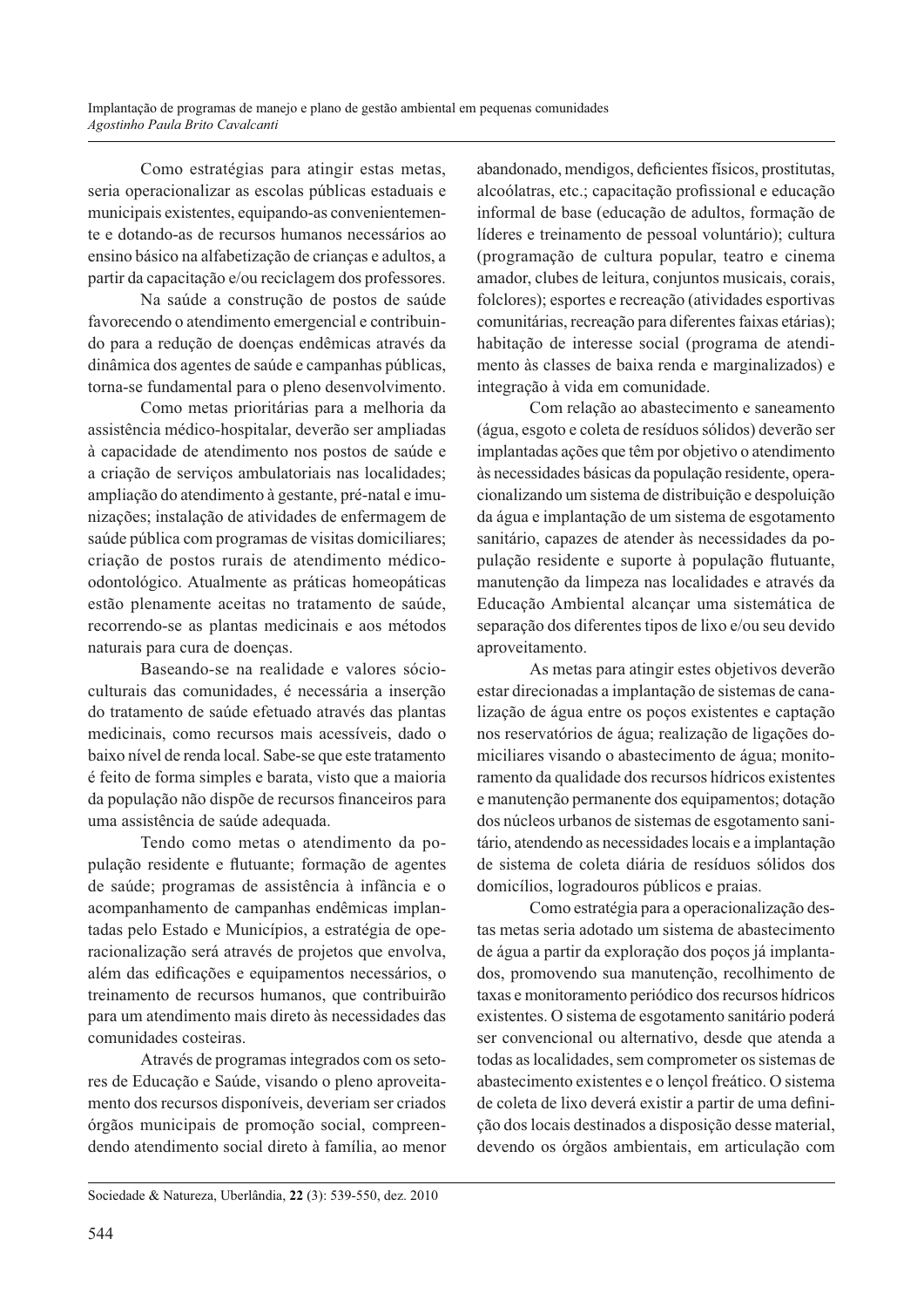as prefeituras, apresentarem propostas compatíveis. locando esse aterro fora dos limites urbanos, devendo contemplar as possibilidades de separação de material reciclável e utilização de matéria orgânica como fonte de energia alternativa.

Os resíduos sólidos são considerados como importante insumo no processo produtivo, devendo ser recuperado através da coleta seletiva e reciclagem, promovido pelas prefeituras, setor privado e comunidade, responsáveis pela operacionalização dos sistemas de coleta, devendo-se incentivar programas de reciclagem que contemplem atividades de separação e entrega em postos de coleta.

A questão dos resíduos sólidos inclui a coleta, tratamento e disposição adequada de todos os subprodutos e produtos finais (lixo convencional ou tóxico), devendo atuar de modo a garantir que a quantidade de resíduos seja reduzida já nas fontes geradoras.

O estabelecimento de novas prioridades para a gestão de resíduos sólidos, implica uma mudança substancial nos processos de coleta e disposição, visando adotar um fluxo circular no qual a quantidade de resíduos reaproveitados seja maior que a quantidade a serem dispostos. Algumas alternativas poderiam ser implantadas, tais como:

- 1. No lugar da reciclagem, seria efetivada a reutilização, ou seja, antes de depositar os produtos em aterros sanitários, devese reaproveitar a energia presente nos resíduos:
- 2. Promover alterações no processo de produção, tendo em vista a utilização de menor quantidade necessária de energia e matéria-prima, gerando uma menor quantidade de resíduos;
- 3. Estimular o emprego de tecnologias limpas e de baixo desperdício;
- 4. No sistema de distribuição, as embalagens de transporte dos produtos sejam feitos com material reutilizável ou reciclável;
- 5. Promover mudanças nos hábitos de consumo, priorizando a compra de produtos que possam ser reciclados.

Estas alternativas exigem uma série de mudanças no comportamento da sociedade em todas as etapas, algumas ainda difíceis de alcancar.

Com relação aos transportes e construção de rodovias deverão ser implantadas vias de acesso adequadamente projetado, ligando as localidades as sedes municipais e a implantação de sistemas regulares de transporte que atenda ao deslocamento da população; tendo como meta a construção de estradas vicinais e concessão de linhas regulares de transporte intermunicipal. Como estratégias seriam viabilizados estudos que determinam a construção de vias compatíveis com a proteção dos valores ambientais existentes. não utilizando revestimento asfáltico e evitando a construção de pontes sobre as áreas inundáveis e/ou reservatórios de água.

O plano de gestão contemplará a elaboração de projetos para construção, recuperação e conservação das vias de acesso às localidades e a implantação de transportes alternativos visando o deslocamento da população e da produção de forma mais eficiente.

A implantação de sistema de energia que atenda as necessidades básicas da comunidade teria como meta o abastecimento com energia convencional ou não, abrangendo as residências, postos de saúde, maternidades, restaurantes, pousadas, pequenos comércios e logradouros públicos; tendo como estratégia a operacionalização de sistemas de energia alternativa, explorando as fontes eólica e solar, além da implantação de energia elétrica convencional.

A urbanização das localidades teria como objetivo proporcionar o desenvolvimento urbano ordenado, favorecendo a implantação do código de obras e posturas para os municípios com disposições mais restritivas, em consonância com o disposto na legislação vigente, tendo como meta o delineamento das ruas dos perímetros urbanos, licenciamento e cadastramento das construções e como estratégia a operacionalização do traçado urbano nas localidades.

No planejamento de pequenas comunidades segundo Ferrari (1979) três aspectos são fundamentais: o uso do solo urbano (zoneamento); circulação (sistema viário) e serviços públicos ou de utilidade pública, onde há uma prevalência dos problemas físico-territoriais, em detrimento dos aspectos econômico-sociais.

Deve-se levar em consideração que o planejamento visa resolver os problemas de uma sociedade, localizada em determinada área ou espaço, numa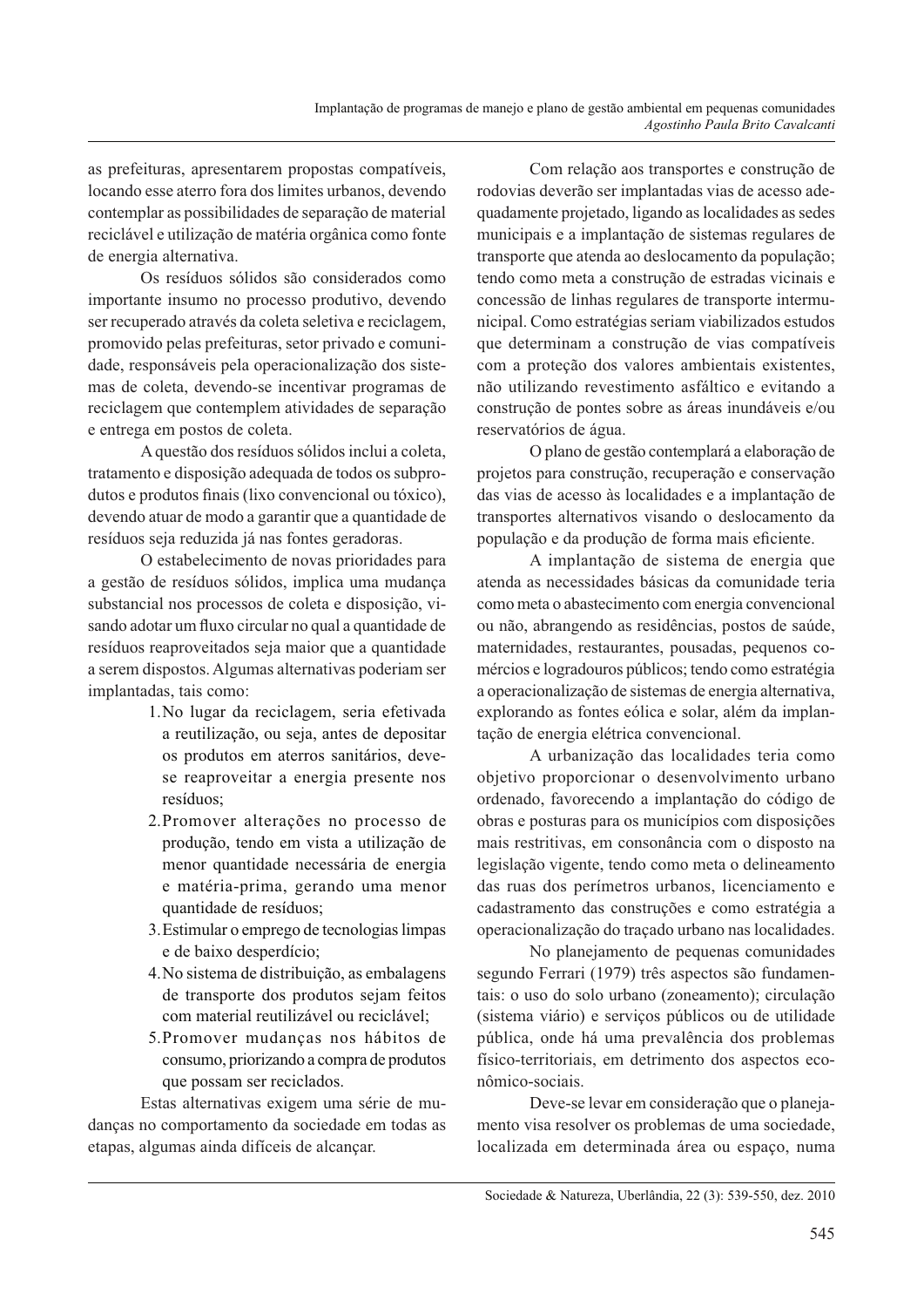determinada época, surgindo então à necessidade do planejamento físico territorial, ou seja, a organização do espaço em que o homem exerce suas atividades, visando eliminar ou atenuar as distorções existentes decorrentes da evolução da sociedade.

Devido às interligações dos problemas que afetam as pequenas comunidades, propõe-se que o planejamento deva ser integral, envolvendo os proble-

mas sociais, econômicos e físico-territoriais de forma interdependente. O Quadro 1 apresenta uma síntese do plano de gestão ambiental proposto para as atividades de infra-estrutura urbana e de serviços.

A partir do entendimento das pequenas comunidades como resultante das forças sociais, econômicas e ambientais e da reflexão crítica dos moradores, pode-se propor o denominado planejamen-

| <b>GESTÃO AMBIENTAL:</b><br><b>INFRA-ESTRUTURA</b><br>URBANA E DE<br><b>SERVIÇOS</b> | <b>OBJETIVOS</b>                                                                                                         | <b>METAS</b>                                                                                                  | <b>ESTRATÉGIA</b>                                                                                                 | ADEQUAÇÃO DE USO<br>E OCUPAÇÃO                                                 | <b>PLANO DE</b><br><b>GESTÃO</b>                                                                                                                                  |
|--------------------------------------------------------------------------------------|--------------------------------------------------------------------------------------------------------------------------|---------------------------------------------------------------------------------------------------------------|-------------------------------------------------------------------------------------------------------------------|--------------------------------------------------------------------------------|-------------------------------------------------------------------------------------------------------------------------------------------------------------------|
| Educação                                                                             | Redução do<br>analfabetismo.<br>Educação<br>ambiental<br>Construção<br>de escola<br>comunitária.                         | Alfabetização<br>infantil.<br>Alfabetização adulta.                                                           | Operacionalização<br>das escolas públicas;<br>Capacitação de<br>recursos humanos<br>em Educação                   | Eficiência na educação<br>formal, informal e<br>ambiental.                     | Elaboração de<br>programas educacionais.<br>Formação de agentes<br>multiplicadores.<br>Melhoria da infra-<br>estrutura.<br>Criação de conselhos.                  |
| Saúde                                                                                | Construção de<br>postos de saúde.<br>Medicamento<br>domiciliar.                                                          | Atendimento a<br>população residente<br>e flutuante.<br>Formação de agentes<br>de saúde.                      | Operacionalização<br>de postos de saúde.<br>Capacitação de<br>recursos humanos<br>em saúde.                       | Eficiência na saúde.                                                           | Elaboração de<br>programas de saúde.<br>Formação de agentes<br>multiplicadores.<br>Melhoria da infra-<br>estrutura de saúde.<br>Criação de conselhos de<br>saúde. |
| Abastecimento e<br>saneamento                                                        | Distribuição de<br>água potável.<br>Implantação<br>de sistema de<br>esgoto sanitário<br>e coleta de<br>resíduos sólidos. | Canalização de água<br>e esgoto.<br>Coleta diária e<br>seletiva de lixo                                       | Operacionalização<br>dos sistemas de<br>abastecimento, de<br>água e de coleta do<br>lixo.                         | Eficiência e implantação<br>de abastecimento: esgoto<br>e resíduos sólidos     | Elaboração de<br>programas de<br>abastecimento e<br>saneamento básico.<br>Rede de água tratada.<br>Rede de esgoto. Aterro<br>sanitário e reciclagem<br>do lixo    |
| Vias de acesso e<br>transportes                                                      | Construção de<br>vias de acesso.<br>Implantação<br>de sistema de<br>transporte.                                          | Melhoria<br>das rodovias<br>pavimentadas ou<br>não.<br>Concessão de linha<br>regular entre as<br>localidades. | Operacionalização<br>das vias de acesso às<br>localidades.<br>Estudos compatíveis<br>com a proteção<br>ambiental. | Eficiência e implantação<br>de vias de comunicação e<br>transportes.           | Elaboração de planos<br>para construção,<br>recuperação e<br>conservação das vias de<br>acesso. Implantação de<br>transportes alternativos.                       |
| Energia                                                                              | Implantação<br>de sistemas<br>de energia<br>convencional<br>e de sistemas<br>de energia<br>alternativa.                  | Atendimento as<br>localidades.<br>Melhoria das<br>condições sócio-<br>econômicas das<br>comunidades.          | Operacionalização<br>dos sistemas de<br>energia convencional<br>e alternativa:<br>Incentivo à<br>produção.        | Eficiência e implantação<br>de eletrificação<br>convencional e<br>alternativa. | Ampliação da<br>distribuição da energia<br>elétrica.<br>Desenvolvimento<br>de programas para<br>utilização de energia<br>alternativa.                             |
| Urbanização                                                                          |                                                                                                                          | Delineamento de<br>ruas.<br>Licenciamento<br>e cadastro das<br>construções                                    | Ordenamento<br>urbano.<br>Capacitação e/<br>ou reciclagem dos<br>recursos humanos                                 | Regulamentação e<br>organização do uso e<br>ocupação do solo.                  | Criação e implantação do<br>Plano Diretor nas áreas<br>de humana e agrária.                                                                                       |

Quadro 1: Síntese do plano de gestão ambiental: infra-estrutura urbana e de serviços. Fonte: CAVALCANTI (2000)

Sociedade & Natureza, Uberlândia, 22 (3): 539-550, dez. 2010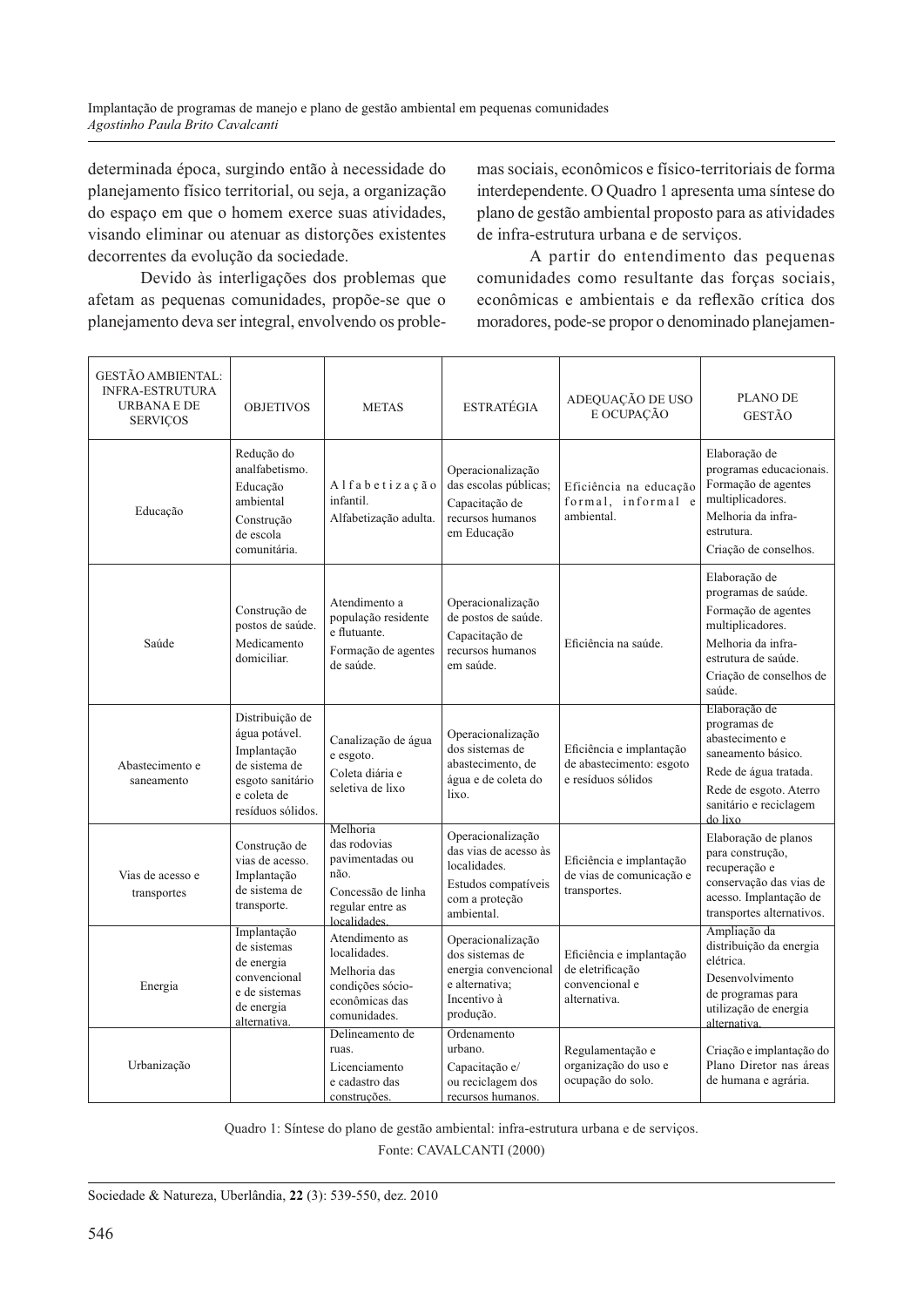to participativo, onde a coletividade deve dispor de mecanismos eficazes para influenciar a condução da máquina pública, ter acesso aos meios de comunicação e dispor de informações. A adoção desta prática passa pela democratização das decisões, de forma a permitir a participação da comunidade, garantindo o acesso á discussão dos problemas e direito de vigilância no cumprimento das ações.

# PLANO DE GESTÃO AMBIENTAL: PO-**TENCIAL NATURAL**

As ações direcionadas ao potencial natural, abrangem a gestão do Patrimônio histórico e cultural, Patrimônio natural, Ecoturismo, Pesquisas e Gerenciamento e fiscalização, que serão descritas a seguir:

Para a proteção do patrimônio histórico e cultural devem-se observar a valorização das características locais, pelo incentivo a preservação de hábitos culturais, produções artísticas e estilos de comportamento, características da área, tendo como metas a elaboração e implantação de programas de preservação patrimonial e projetos para tombamento.

Para o setor cultural seriam promovidas feiras de artesanato com os produtos locais, confecção, bordados e comida regional e a promoção de atividades artísticas que valorizem o meio ambiente, através de peças com grupos de teatro locais, cordéis e festividades tradicionais. Seria incentivada a Educação Ambiental com a promoção de ações de capacitação como cursos, debates e seminários que integrem a população, com atuação na área de políticas sociais das instituições governamentais e não-governamentais.

O patrimônio natural deverá ser protegido de acordo com a legislação e valorizado visando à preservação de seu potencial, tendo como metas a elaboração e implantação de projetos de proteção, saneamento e controle ambiental.

As estratégias para a gestão do patrimônio natural passam pela operacionalização dos projetos e conscientização da população. Algumas alternativas poderiam ser implantadas, tais como:

- 1. Estímulo ao exercício da cidadania em defesa do patrimônio natural:
- 2. Transferência de conhecimento, formas de uso correto e tecnologias alternativas de uso

e gestão dos recursos naturais:

- 3. Implantação de campanhas sobre medidas preventivas de controle ambiental;
- 4. Promover a Educação Ambiental no âmbito do ensino formal e informal;
- 5. Resgatar as potencialidades dos movimentos sociais e dos processos de mobilização e articulação das comunidades.

Deve-se observar que essas alternativas exigem mudanças substanciais no comportamento da sociedade e nas diretrizes do poder público.

Para as atividades de turismo ecológico (ecoturismo) devem ser fixadas regras para seu desenvolvimento local, estabelecendo parâmetros a serem observados, mediante a concessão de licenças e fiscalização. A implantação de obras de infra-estrutura turística provoca impactos ambientais negativos pelo estabelecimento ou ampliação de instalações, requerendo medidas atenuantes para minimizar esses impactos, tais como:

- 1. Estabelecimento do zoneamento e planos diretores dos municípios;
- 2. Adequação dos sistemas de abastecimento de água, tratamento de esgotos e resíduos sólidos;
- 3. Planejamento integrado dos acessos e dos núcleos urbanos;
- 4. Elaboração e implantação dos planos de manejo:
- 5. Estabelecimento de programas de Educação Ambiental;
- 6. Adequação da legislação ambiental.

As estratégias de ação seriam definidas de acordo com a elaboração e execução de programas de desenvolvimento do ecoturismo e da capacitação profissional da população local. Nos programas deve estar previstas ações como a proibição de acesso a zonas de significativo interesse ambiental e coletas de material; estabelecimento de limites da quantidade de turistas e informações sobre as formas de conduta. A capacitação deve possibilitar a participação da população, com adoção de medidas para o aprimoramento profissional e ingresso no mercado de trabalho.

As pesquisas seriam direcionadas ao conhecimento do potencial econômico, social e natural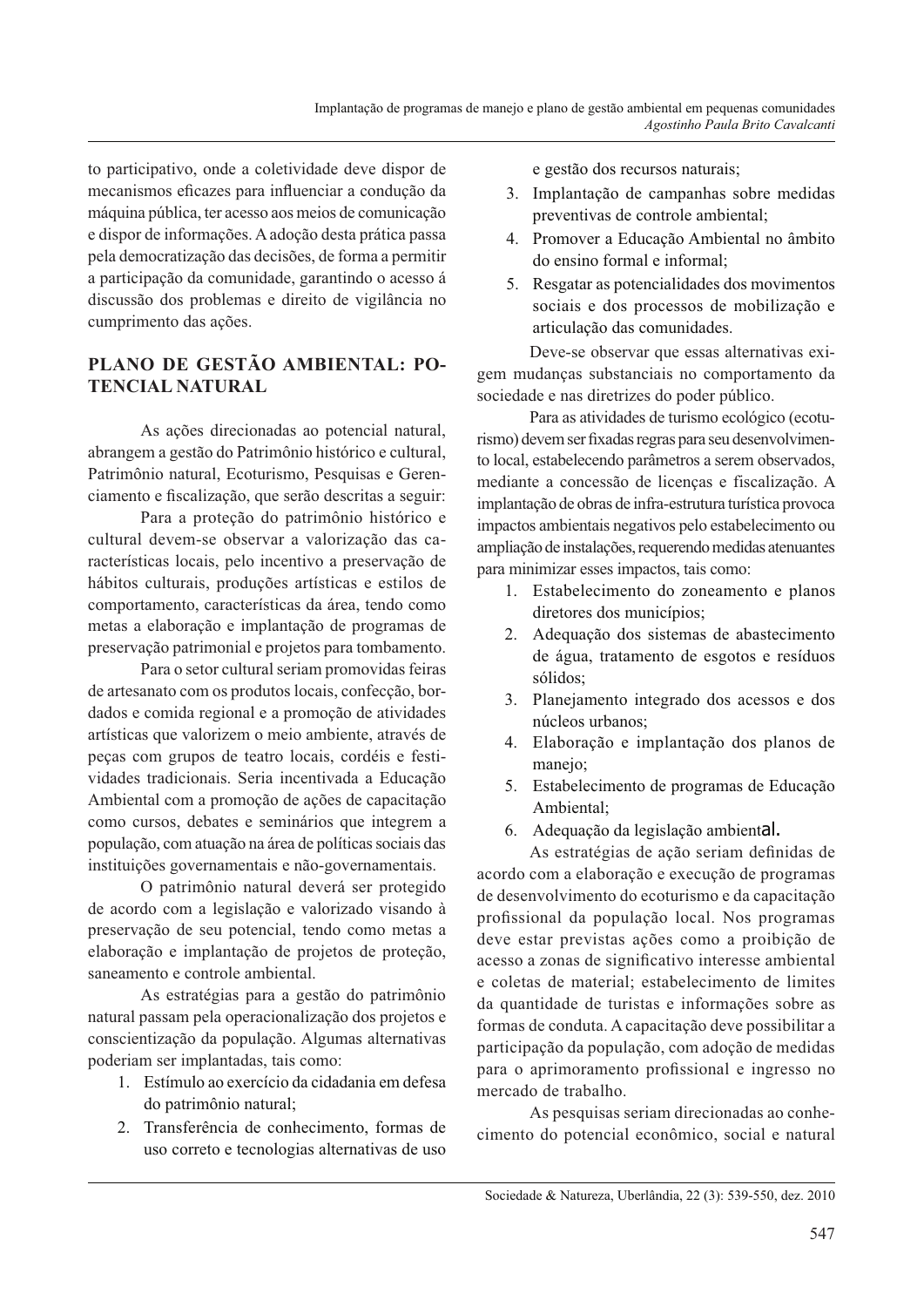das localidades e ao monitoramento dos programas de manejo, tendo como metas a realização de estudos da potencialidade sócio-econômica e a implantação de ações voltadas para a utilização do potencial natural.

Para o potencial sócio-econômico seriam realizadas pesquisas sobre o perfil da população e dos possíveis usuários, com vistas a ajustar a capacidade de suporte das unidades ambientais. Para o potencial natural seriam efetivadas pesquisas de aprofundamento dos levantamentos da fauna, flora, clima e recursos minerais, visando uma avaliação da real condição desse potencial. O plano de gestão deverá prever a implantação de atividades economicamente viáveis

e a ocupação e/ou qualificação da mão-de-obra em atividades produtivas.

Com relação ao gerenciamento e fiscalização deve-se prever sua estruturação em todos os níveis, bem como a regulamentação e controle do uso e ocupação do solo, tendo como metas a elaboração do código de posturas dos municípios e o cadastro das atividades produtivas.

Como estratégias para a operacionalização destas metas seriam criados conselhos municipais e organizações comunitárias, condicionando a população a torná-la responsável pela segurança e integridade ambiental e a elaboração e execução e fiscalização permanente, como os de ordenação da ocupação urbana; avaliação dos riscos ambientais; licenciamento

| <b>GESTÃO</b><br><b>AMBIENTAL:</b><br><b>POTENCIAL</b><br><b>NATURAL</b> | <b>OBJETIVOS</b>                                                                                                                        | <b>METAS</b>                                                                                                                                   | <b>ESTRATÉGIA</b>                                                                                                                       | ADEQUAÇÃO<br>DE USO E<br><b>OCUPAÇÃO</b>                            | PLANO DE<br><b>GESTÃO</b>                                                                                                          |
|--------------------------------------------------------------------------|-----------------------------------------------------------------------------------------------------------------------------------------|------------------------------------------------------------------------------------------------------------------------------------------------|-----------------------------------------------------------------------------------------------------------------------------------------|---------------------------------------------------------------------|------------------------------------------------------------------------------------------------------------------------------------|
| Patrimônio<br>histórico e<br>cultural                                    | Proteção do<br>patrimônio histórico e<br>natural.<br>Valorização das<br>características locais.                                         | Elaboração de programas<br>de proteção do patrimônio<br>paisagístico, histórico e<br>cultural.                                                 | Operacionalização de<br>projetos para proteção<br>do patrimônio<br>histórico e cultural.<br>Conscientização da<br>população.            | Eficiência na<br>proteção do<br>patrimônio<br>histórico cultural.   | Elaboração de programas de<br>Educação Ambiental.<br>Implantação ou recuperação de<br>áreas protegidas.                            |
| Patrimônio<br>natural                                                    | Proteção do<br>patrimônio natural.<br>Valorização do<br>potencial natural local.                                                        | Elaboração e implantação<br>de projetos de proteção<br>ambiental.<br>Elaboração de projetos<br>de saneamento e controle<br>ambiental.          | Operacionalização de<br>projetos para proteção<br>do patrimônio natural.<br>Conscientização da<br>população.                            | Eficiência na<br>proteção do<br>patrimônio natural.                 | Elaboração de programas de<br>Educação Ambiental.<br>Implantação ou recuperação<br>de áreas protegidas.                            |
| Ecoturismo                                                               | Desenvolvimento do<br>potencial ecoturístico.<br>Implantação de obras<br>de infra-estrutura<br>turística.                               | Divulgação e valorização<br>do turismo ecológico.<br>Elaboração de planos<br>para construção ou<br>recuperação da infra-<br>estrutura.         | Elaboração e<br>execução de<br>programas de<br>desenvolvimento do<br>ecoturismo.<br>Capacitação<br>profissional da<br>população local.  | Ordenamento do<br>ecoturismo.                                       | Elaboração de programas para<br>as atividades ecoturísticas.<br>Divulgação do potencial<br>ecoturístico.                           |
| Pesquisas                                                                | Pesquisas sobre o<br>potencial econômico,<br>social e natural.<br>Monitoramento dos<br>programas.                                       | Realização de estudos da<br>potencialidade sócio-<br>econômica.<br>Implantação de ações<br>voltadas para a utilização<br>do potencial natural. | Geração de emprego<br>e renda.<br>Implantação de<br>projetos e pesquisas<br>setoriais.                                                  | Eficiência das<br>pesquisas.                                        | Ocupação e/ou qualificação<br>da mão-de-obra em atividades<br>produtivas. Implantação de<br>atividades economicamente<br>viáveis.  |
| Gerenciamento<br>e fiscalização                                          | Estruturação do<br>gerenciamento e<br>fiscalização em todos<br>os níveis.<br>Regulamentação e<br>controle do uso e<br>ocupação do solo. | Elaboração do código de<br>posturas nos municípios.<br>Cadastro das atividades<br>produtivas.                                                  | Criação de conselhos<br>e organização<br>comunitária.<br>Elaboração de<br>programas de<br>gerenciamento<br>e fiscalização<br>nermanente | Eficiência no<br>gerenciamento e<br>fiscalização das<br>atividades. | Viabilização da organização<br>comunitária.<br>Gerenciamento e fiscalização<br>do poder público com<br>participação da comunidade. |

Quadro 2: Síntese do plano de gestão ambiental: potencial natural.

Fonte: CAVALCANTI (2000)